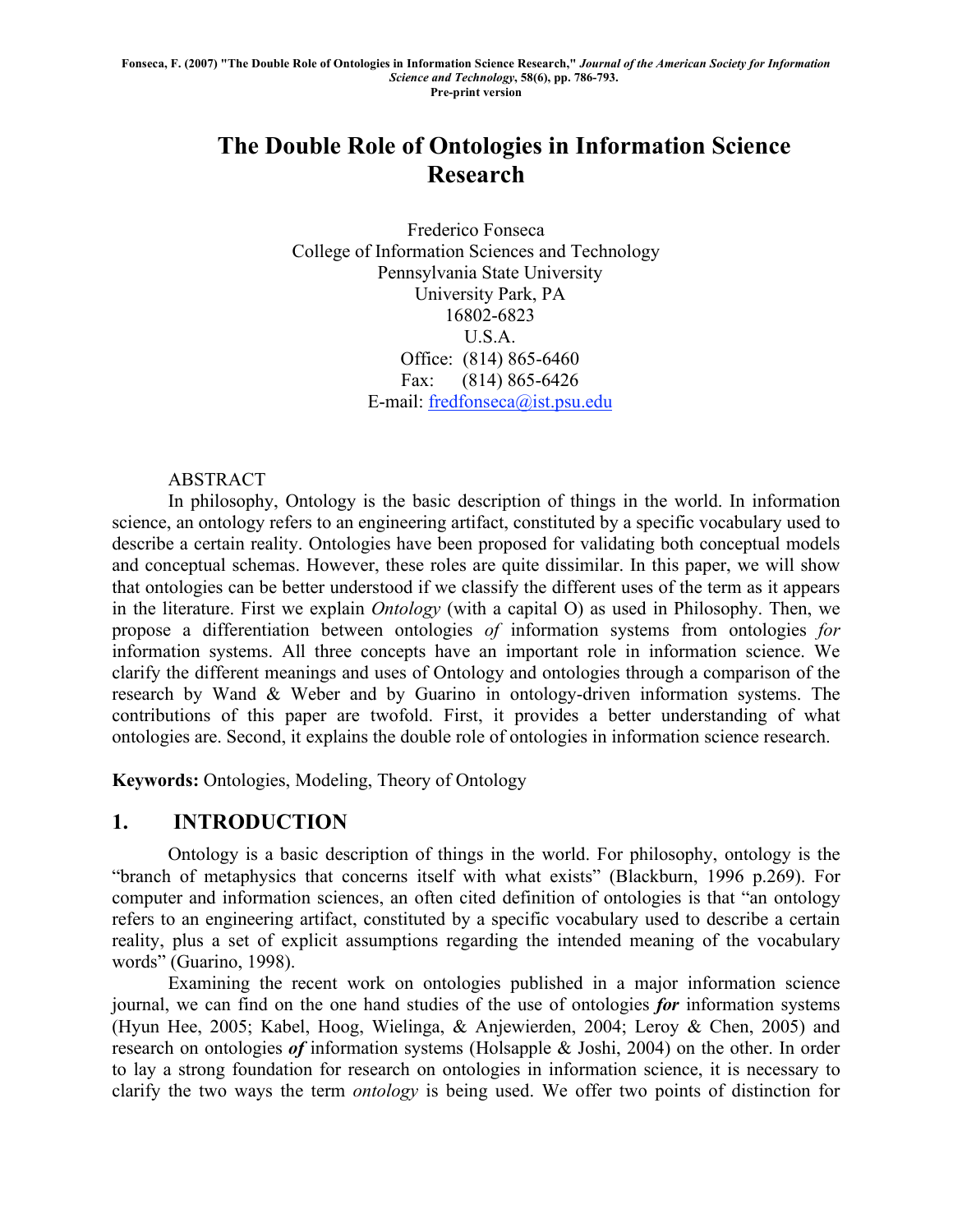information scientists. The first distinction deals with the creation of ontologies. What are the best methods to create representations of reality? How can we be sure that our ontologies are good? Among all the ontologies that may be created to describe the different aspects of reality, information scientists are particularly interested in ontologies that describe information systems, i.e., they are interested in what we call *ontologies of information systems*. These are ontologies that will support the validation of tools which are used to create conceptual models. The second distinction concerns the use of ontologies. From the set of all ontologies, we select those that have been captured in computational form and that may be used to generate or validate information system components. We call these *ontologies for information systems* (Figure 1). The different uses of the term by information science communities, having different connotations, may lead to confusion in the study and use of ontologies. In this paper, we will focus on these two distinctive meanings for ontologies.



Figure 1 – Creation and use of ontologies

In order to understand the research on ontologies *of* information systems we reviewed the work of Wand and Weber (Wand & Weber, 1989; Wand & Weber, 1995; Wand & Weber, 2002, 2004; Wand & Weber, 1990; Weber, 1997) and Milton & Kazmierczak (Milton, 1998; Milton & Kazmierczak, 1999, 2004). Their work uses *Ontology* (with a capital O) applied to the understanding of the basic constructs of information systems. Ontology is used to model and reason about information systems at the conceptual level (as opposed to a specific information system at implementation time). This type of use concerns information systems in general and its purpose is to support the creation of conceptual modeling tools. To discuss the research on ontologies *for* information systems, we use the work of Guarino (1998). According to Guarino, an ontology is one of the components of the IS. This kind of ontology describes "the vocabulary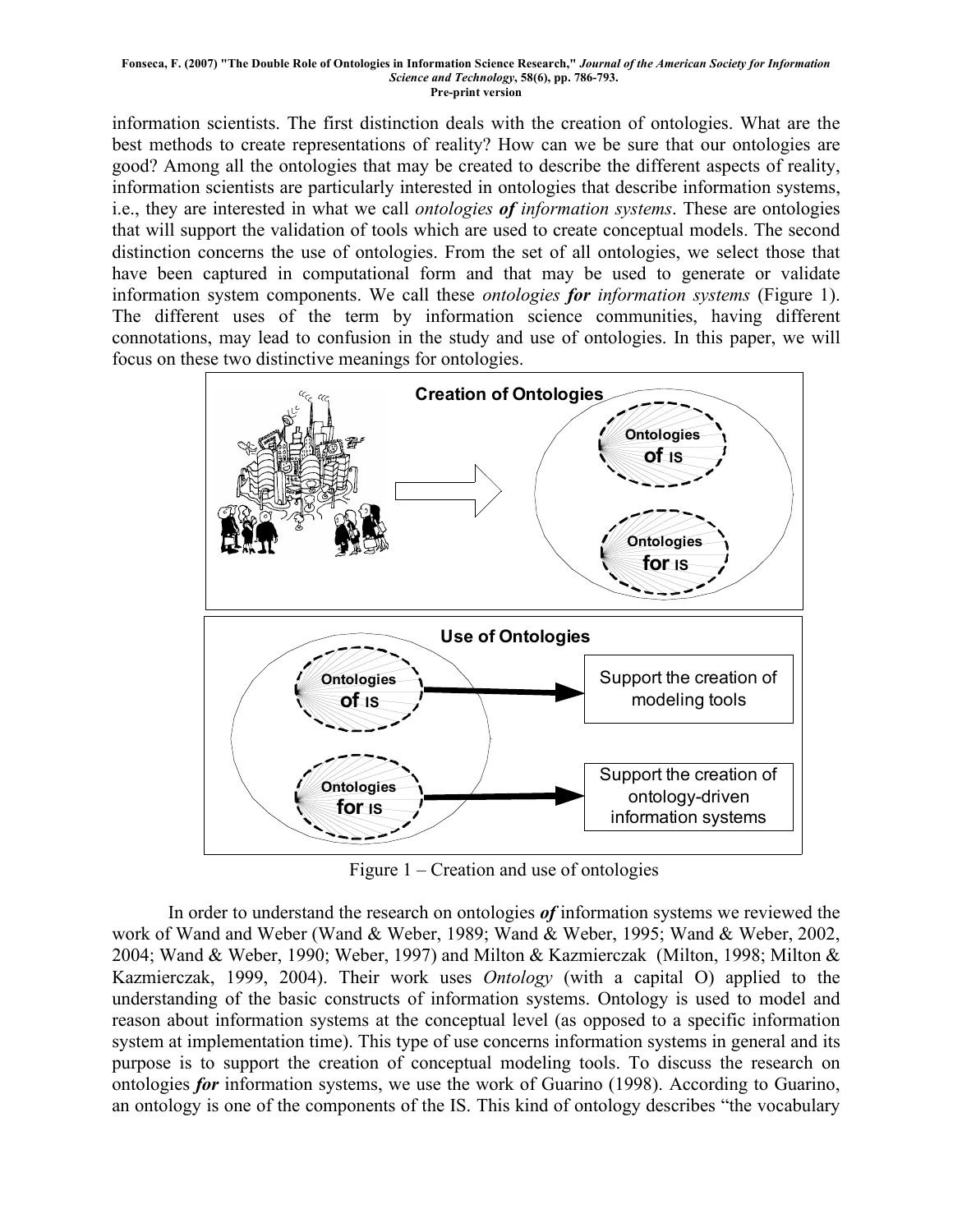related to a generic domain (like medicine, or automobiles) or a generic task or activity (like diagnosing or selling)"(Guarino, 1998). This type of use concerns a specific information system in particular and its purpose is to support the creation of conceptual schemas.

This paper is organized as follows. Sections 2 and 3 focus on the creation of ontologies, while sections 4, 5, and 6 discuss the use of ontologies. Specifically, section 2 discusses philosophic assumptions used in the creation of ontologies and models. Section 3 presents basic concepts about ontologies, as the term is used in information science, and about Ontology (singular, capital O) as a philosophical discipline. We also review the use of Ontology in conceptual frameworks for understanding modeling in IS. Section 4 explores the role that Ontology has for the development of information systems. Section 5 shows how we can think about our ontologies for IS as being theories, and how these ontologies will help us to build better information systems. In section 6, we draw a parallel between the process of creating ontologies (ontology engineering) and the activity of creating conceptual schemas (conceptual modeling). The comparison highlights the role of Ontology and ontologies in both processes. In the final section we offer our conclusions regarding the roles that Ontology and ontologies have in advancing research on information science.

The contributions of this paper are twofold. First, it provides a better understanding of what ontologies are. Second, it explains the difference between *ontologies of IS* and *ontologies for IS*, as well as the importance of each in the use and development of information systems. The clear distinction that we intend to make in this paper will help the advancement of the research on ontologies in information science. This is important for a field in which "we [have] barely begun to explore the implication of ontological theories for how we undertake conceptual modeling work" (Wand & Weber, 2004). We will explain (1) how ontologies *of* IS can support the creation of better modeling tools, and (2) how ontologies *for* IS can facilitate the design of better information systems.

### **2. HOW GOOD ARE OUR ONTOLOGIES?**

A good starting point in discovering the different meanings of the term *ontologies* is the contrast between what Ontology means to philosophy and the way in which ontologies are used in information sciences. Prior to discussing what ontologies are, one must consider the epistemological question of how can we know the world and record our knowledge. If we are going to use ontologies as a way to build better information systems then we have to make sure that the ontologies we rely upon are trustworthy.

Wand and Weber (2004) point to the quality of our knowledge of IS as a potential problem saying that some ontologies created by information systems scholars "are not always rooted in a sound foundation of more fundamental constructs like things and properties". Smith speaks of good and bad ontologies and how Science can help us build the former (2003). He says that "our best candidates for good conceptualizations will, however, remain those of the natural sciences – so that we are, in a sense, brought back to Quine, for whom the job of the ontologist coincides with the task of establishing the ontological commitments of scientists, and of scientists alone"(p.163). The fact that philosophers have been studying Ontology since Aristotle may help us find an answer for how we can build good ontologies. Philosophy, however, has different branches that have different assumptions about the world and how we understand it. Although the basic philosophical assumptions behind the theories used in the creation of ontologies of IS are an important subject of study, it is not our main concern here. A brief review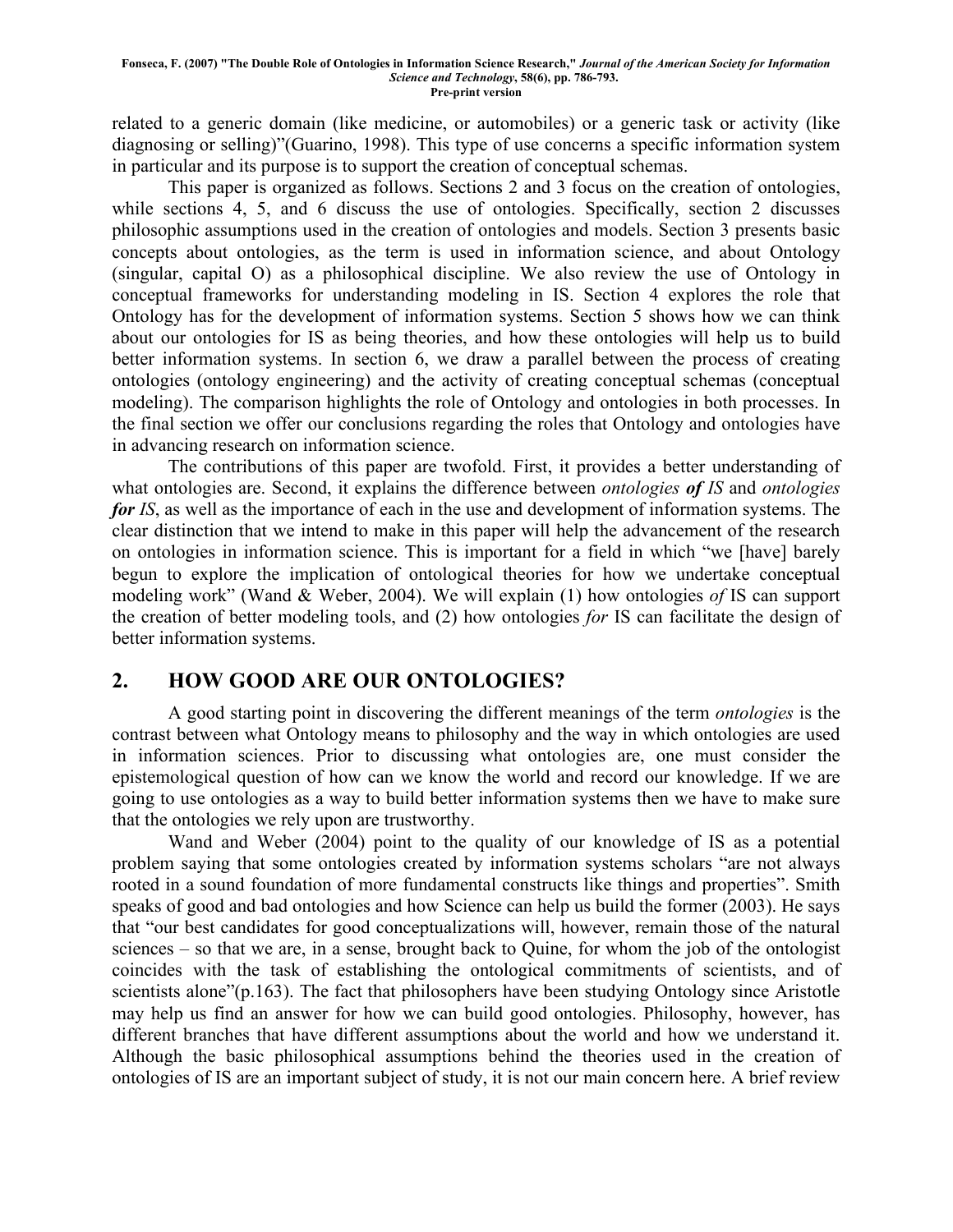can help illuminate the differences between other approaches and ours. We will show that in some cases our approach is complementary to previous work and in other cases, orthogonal.

Milton's (1998) main question concerns top-level ontologies, which "are used to provide theoretical underpinning for representation and modeling in information systems" (Milton, 1998). The idea is that if we follow the rigid methods of philosophy we will come up with good top-level ontologies. All other ontologies would then be derived from the top-level ontologies. Milton distinguishes between ontologies that are theory-focused and those that are pragmatically-oriented (1998). For Milton, theory-focused ontologies are the ones created using philosophical theory. Pragmatically-oriented ontologies, which we call *ontologies for IS*, are very common in the practice of information sciences and are targeted to specific domains such as banking or taxation. Ontologies *for* IS often combine a philosophical approach with pragmatic purposes. This odd combination may result in incompatible philosophical underpinnings being used in the same pragmatically-oriented ontology. Although we agree with Milton's distinction between theory-focused and pragmatically-oriented ontologies, and our distinction is similar to his, our final goal here is different. Milton seeks to prescribe which kind of philosophical work should be the foundation for the ontologies of IS. He argues that "effective assessment and development of tools for information systems analysis and design must use an appropriate toplevel ontology" (Milton, 1998). Our objective is to clarify what ontologies are in information science research independent of which philosophical work is supporting their creation. As Milton says, theory-focused research and pragmatically-oriented research on ontologies are clearly related. One of our objectives in this essay is to clearly describe how they are related.

Wyssusek (2004), like Zuniga (2001) and Smith (2003), is interested in how the term, *ontologies*, is employed in philosophy and in the information sciences. Wyssusek focuses on information systems analysis and design (ISAD) and claims that a philosophical theoretical foundation will help advance the field of information systems. Wyssusek echoes Milton's interest in the philosophical theories behind the tools and methods used in ISAD. Wyssusek and Milton agree with Wand & Weber's criticism of Bunge's (Bunge, 1977, 1979) use of ontological theory as a foundation for ISAD, although they disagree on the possible alternative solutions. Milton (1998) argues for the creation and use of ontologies based on Aristotelian common-sense realism in line with Chisholm's work (Chisholm, 1996). Wyssusek argues that information scientists should question the notion that "the analytical approach toward the development of the axiomatic reference system exemplified by the BUNGE-WAND-WEBER ontology is superior to, e.g., a phenomenological or a hermeneutical approach".

This discussion is similar in spirit to other work. Smith (2003) makes a plea for ontologies that reflect the categories of current scientific theories because they represent our best knowledge of the world. Fonseca & Martin (2005) develop an argument for a hermeneutic approach to ontologies, arguing that the literature in the history and philosophy of science supports a hermeneutic interpretation of the nature and growth of science. They argue that the problems associated with understanding and creating ontologies for IS can be addressed fruitfully only if one begins by acknowledging that databases are mechanisms for communication, involving judgments and interpretations by intelligent and knowledgeable users. They conclude that ontologies for IS should take into consideration perspectives from the history and philosophy of science.

We will not carry this line of inquiry—into where ontologies should originate or how they should be created—any further at present. We are interested in distinguishing the types of ontologies currently used in information science, to which we will now turn our attention.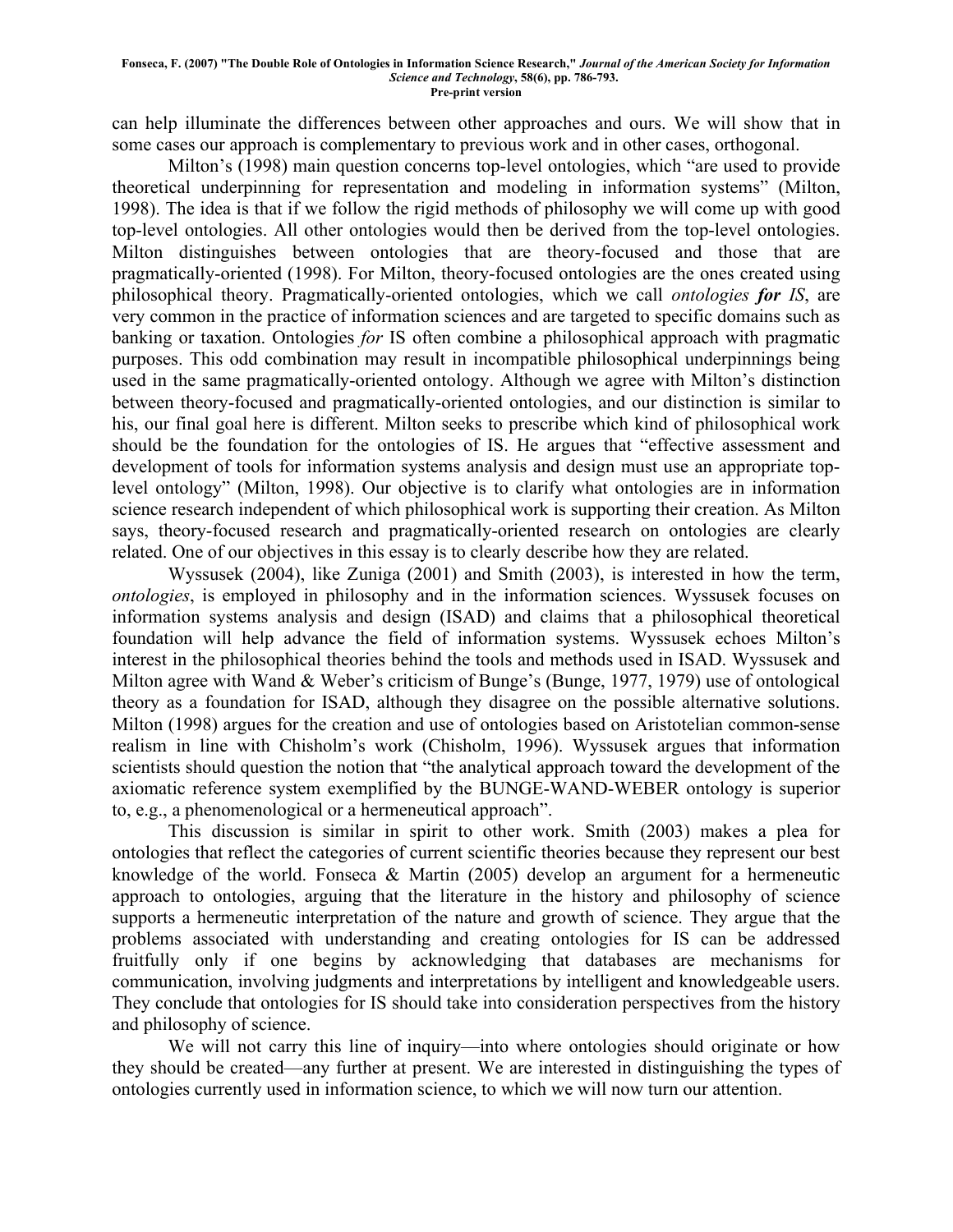# **3. ONTOLOGY AND ONTOLOGIES**

The work on Ontology is related to philosophy while ontologies for IS have a much more pragmatic character. Therefore it is necessary to discuss the philosophical origins of the term *Ontology* (singular, capital O) and contrast it to the way the term *ontologies* (plural, small o) is used in information science research.

### **3.1. Ontology vs. ontologies**

In philosophy, Ontology is the basic description of things in the world, the description of what is said to truly exist. Philosophers use the term with an upper-case O, as it is the *Philosophia Prima* concerned with metaphysics. Guarino (1998) considers the philosophical meaning of Ontology to be a particular system of categories that reflects a particular view of the world. Smith (1998) notes that since Ontology for a philosopher is the science of being, it is inappropriate to talk of a plurality of ontologies as software engineers do. To solve this problem, Smith suggests a terminological distinction that reminds us of Milton's theory-focused and pragmatically-oriented ontologies (1998). Smith distinguishes between referent or reality-based ontology (R-ontology) and elicited or epistemological ontology (E-ontology). R-ontology is a theory about how the whole universe is organized and corresponds to the philosopher's framework. An E-ontology fits the purposes of software engineers and information scientists and is defined as a theory about how a given individual, group, language, or science conceptualizes a given domain.

Most of the work done on ontologies *of* IS is rooted in the philosophical meaning of Ontology (i.e., R-ontology). That is, researchers in this area typically use the theory, tools, and methods developed within the philosophical discipline of Ontology to find the basic constructs of information systems. They are investigating the abstract, cognitive conceptualization of information systems. Their findings define the primitives that conceptual models should use so that better information systems are built. On the other hand, when Guarino is talking about ontology-driven information systems, what he is referring to are ontologies *for* IS, (the Eontologies Smith mentions above). These ontologies are engineering artifacts that explain a specific domain. This is the most common use of the term ontologies in information science. However, even the more specific term *ontology* has been used with more than one meaning in the literature, as we discuss below.

### **3.2. Ontologies are theories**

In this section, we review some of these different meanings and show that the most common meaning of ontology is a *theory that explains a domain*. Chandrasekaran et al. (1999) consider that "ontologies are content theories about the sorts of objects, properties of objects, and relations between objects that are possible in a specified domain of knowledge" (p.20). Guarino and Giaretta (1995) describe ontology as theory instead of a simple specification of particular epistemic states. They say that "an ontological theory differs from an arbitrary logical theory (or knowledge base) by its semantics, since all its axioms must be true in every possible world of the underlying conceptualization" (p. 31). Smith (2003) says that an IS ontology is "a formal theory within which not only definitions but also a supporting framework of axioms is included (perhaps the axioms themselves provide implicit definitions of the terms involved)" (p. 158). Wand & Weber (2004) say that although many ontologies are more a taxonomy than a theory, they still have predictive and explanatory capabilities. They say "if phenomena are classified correctly according to the theory, humans will be better able to understand and predict the phenomena and thus work more effectively and efficiently with the phenomena" (p. iv).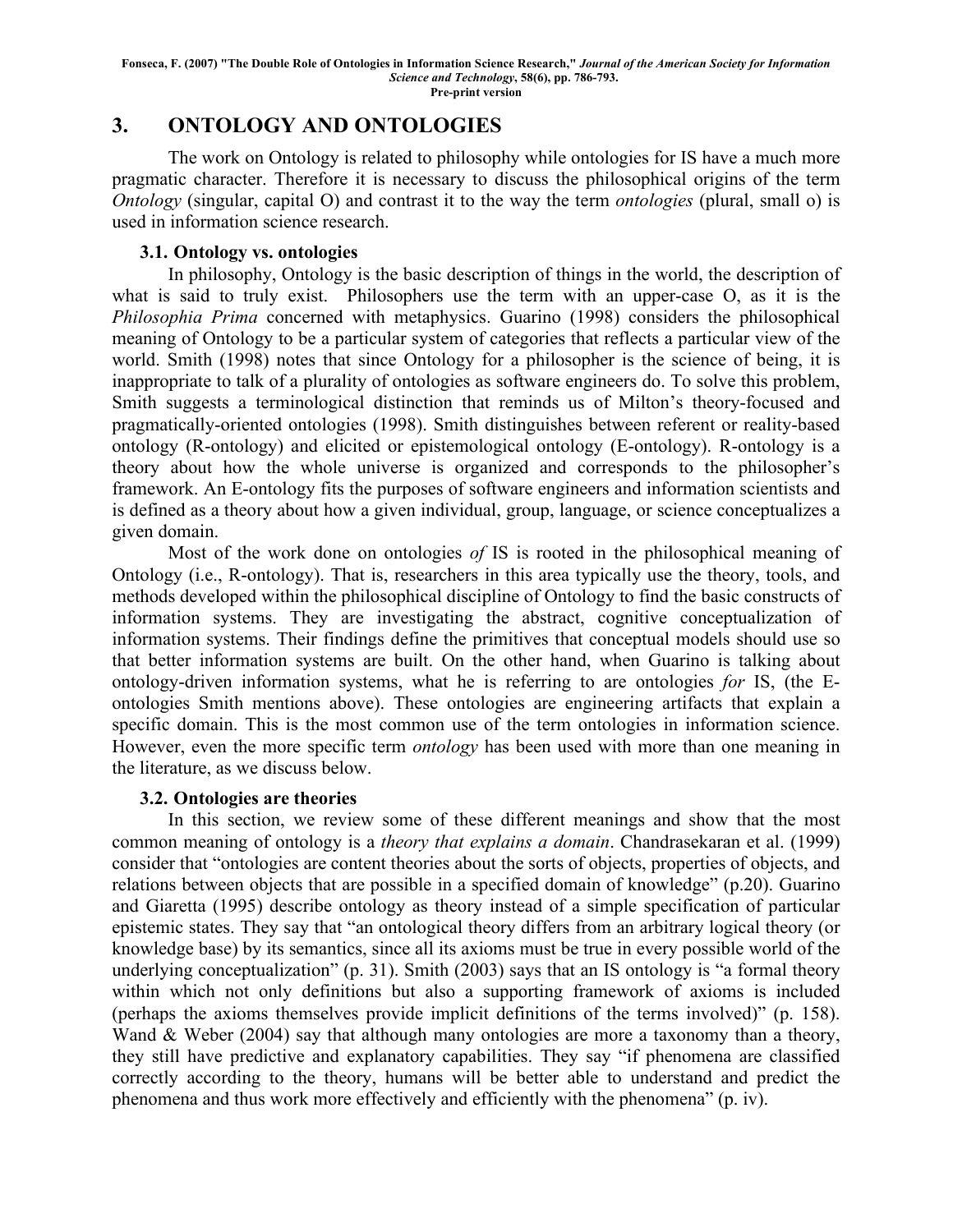Gruber's much used definition of an ontology–*a specification of a conceptualization*– contradicts the notion that an ontology is a theory (1995). One of the interpretations of Gruber's definition, which Guarino wants to avoid, is that a conceptualization would define a state of affairs. Guarino (1998) gives an example of the relations among a set of blocks on a table. In Gruber's definition, an ontology would specify, for instance, that block *A* is over block *B* and that block *C* is on the side of block *A*. Guarino says that the problem with this notion of conceptualization is that it refers to common relations on the blocks world, i.e., extensional relations. These relations depict a particular state of affairs. In this case, they are reflecting a specific arrangement of blocks on the table. Guarino thinks we need to address the meaning of these relations instead of the current situation on the table. He says that an ontology should describe intensional relations such as the meaning of *above*, for instance. Guarino summarizes with the definition 'C = <D,W,R>' in which C is a conceptualization, D is a domain, W is a set of relevant state-of-affairs or possible worlds, and R is a set of conceptual relations on the domain space <D, W>. After clarifying what a conceptualization is, Guarino (1998) gives a new definition of ontology:

"*an ontology is a logical theory accounting for the intended meaning of a formal vocabulary, i.e. its ontological commitment to a particular conceptualization of the world. The intended models of a logical language using such a vocabulary are constrained by its ontological commitment. An ontology indirectly reflects this commitment (and the underlying conceptualization) by approximating these intended models*." (p. 7).

In the next two sections we discuss how Ontology (in the philosophical sense) and ontologies (as engineering artifacts) may be used in the development of information systems. Considering the centrality of models for IS, it is important to understand the relation of ontologies with data models and with the conceptual schemas.

### **4. ONTOLOGY IN THE SUPPORT OF BETTER MODELS**

Creating a solid conceptual model is at the foundation of systems design. Research in the area of conceptual modeling remains a "vibrant, central element of information systems development and implementation work" (Wand & Weber, 2004). Lately, ontologies have been brought into the discussion on modeling. Since Ontology is a tool that helps us describing a specific world (the target of an IS), "our information systems will only be as good as our ontologies" (Wand & Weber, 2004).

An interesting approach to understanding how Ontology can support modeling is the framework introduced by Wand & Weber (2002). They proposed a structure in which the modeling activity is always inserted into the environment in which IS users and designers live. They call this environment *conceptual-modeling context*. In order to create a conceptual schema, which they call a *conceptual-modeling script*, we need to use a basic set of constructs and rules. This basic set consists of a *conceptual-modeling grammar*. They call the procedures that guide the use of conceptual-modeling grammar in the process of creating conceptual-modeling scripts, *conceptual-modeling methods*.

Ontology is a powerful tool to ensure that the conceptual-modeling grammar is correct. On the other hand, ontologies *for* IS are useful in ensuring that the conceptual-modeling scripts we build using the conceptual-modeling grammar are also correct (Figure 2). In this section we focus our discussion on Ontology and grammar while in the next section we will focus on ontologies *for* IS and scripts.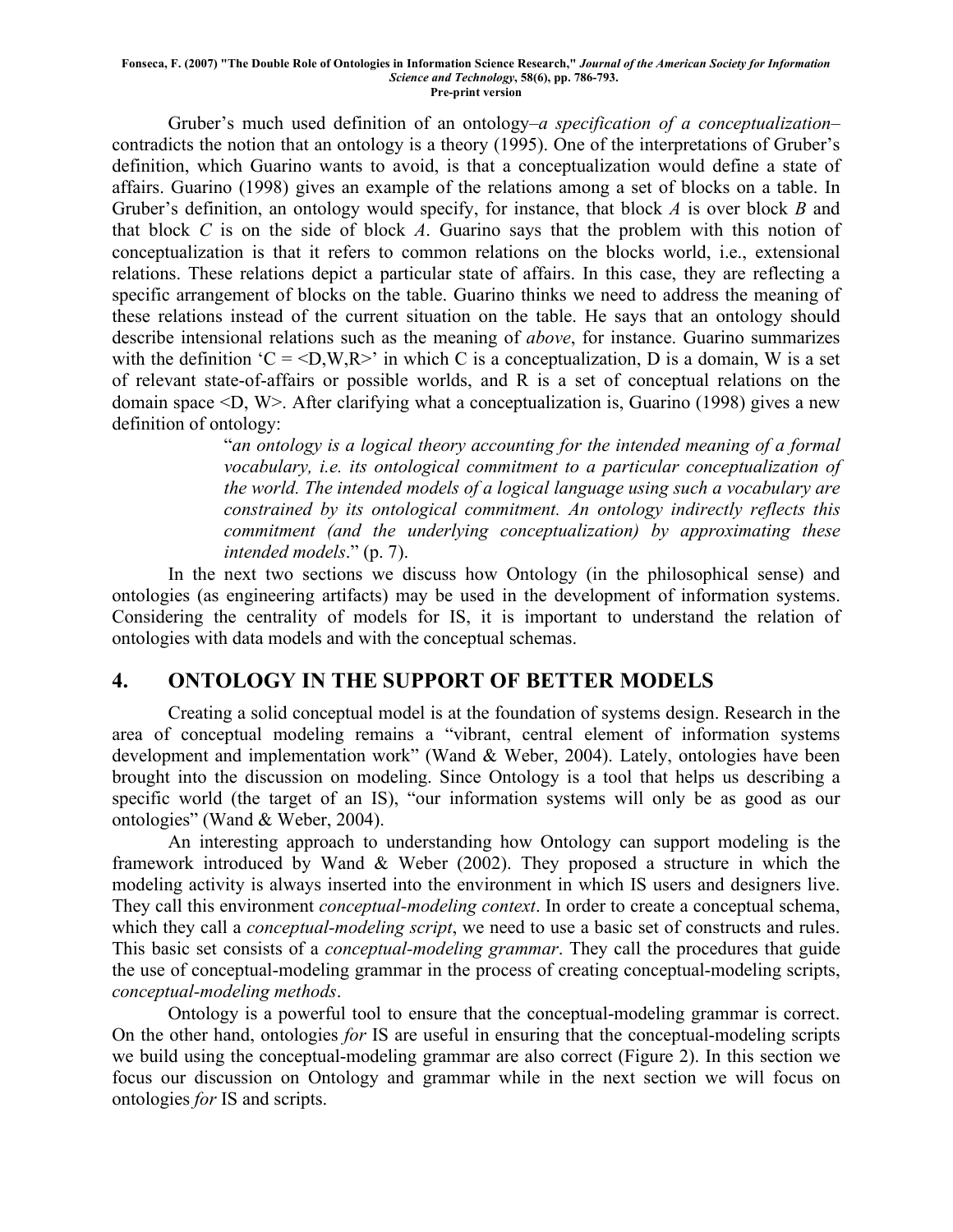

Figure 2 – Ontologies validate models

A primary purpose behind much of the research on the use of Ontology in modeling is the need to know what an information system is, i.e., our need to investigate its basic constructs. It is presumed that once we understand the foundations of models we will be able to create better modeling tools. One of the criticisms of the current research on modeling is that there is a proliferation of new models. A reason for this proliferation is the lack of a sound theoretical basis in modeling. In order to provide such a theoretical foundation we need to resort to Ontology (Wand & Weber, 2004). Some authors propose developing qualitative methods *"for conceptually evaluating individual data modeling languages through ontologies"* and *"for comparing a range of data modeling languages with an ontology based on a number of individual evaluations*" (Milton & Kazmierczak, 2004).

We can say that in most of their work on ontology with regard to modeling, Wand  $\&$ Weber address how Ontology can help the creation of better conceptual-modeling grammar. One exception is the paper "*An Ontological Evaluation of Systems Analysis and Design Methods*" (Wand & Weber, 1989). In this paper, instead of using Ontology as a tool to check for grammar correction, they are really using Ontology to find the basic set of constructs that would be present at the same time in system analysis methodologies and in reality (the object of Ontology in the philosophical sense). Their research proposes for the first time an evaluation of data modeling languages (the term *conceptual-modeling grammar* appears only in their later work). They adapt the ontology formalisms developed by Bunge (Bunge, 1977, 1979) with the purpose of fitting them for use in information systems analysis and design. Wand & Weber's premise is that "for the information system to be a good representation of the real system, it must contain a representation of the meaning of reality. In other words, some characteristics of reality are invariants of the information systems development transformations." They claim that "the identification and preservation of these invariants is the basis for formalizing systems analysis and design" (1989).

Milton & Kazmierczak (2004) offer another example of the use of Ontology related to information systems. They carry out a comparison of some modeling languages using a philosophical ontology as an external reference. They use a theory based on Ontology to understand better the fundamental nature of data modeling languages (conceptual modeling grammar). They apply their own methods to analyze the grammar and use Chisholm's ontology (Chisholm, 1996) as a foundation. Smith (2003) describes the work of Chisholm as seeking "a taxonomy of the entities in reality at all levels of aggregation, from the microphysical to the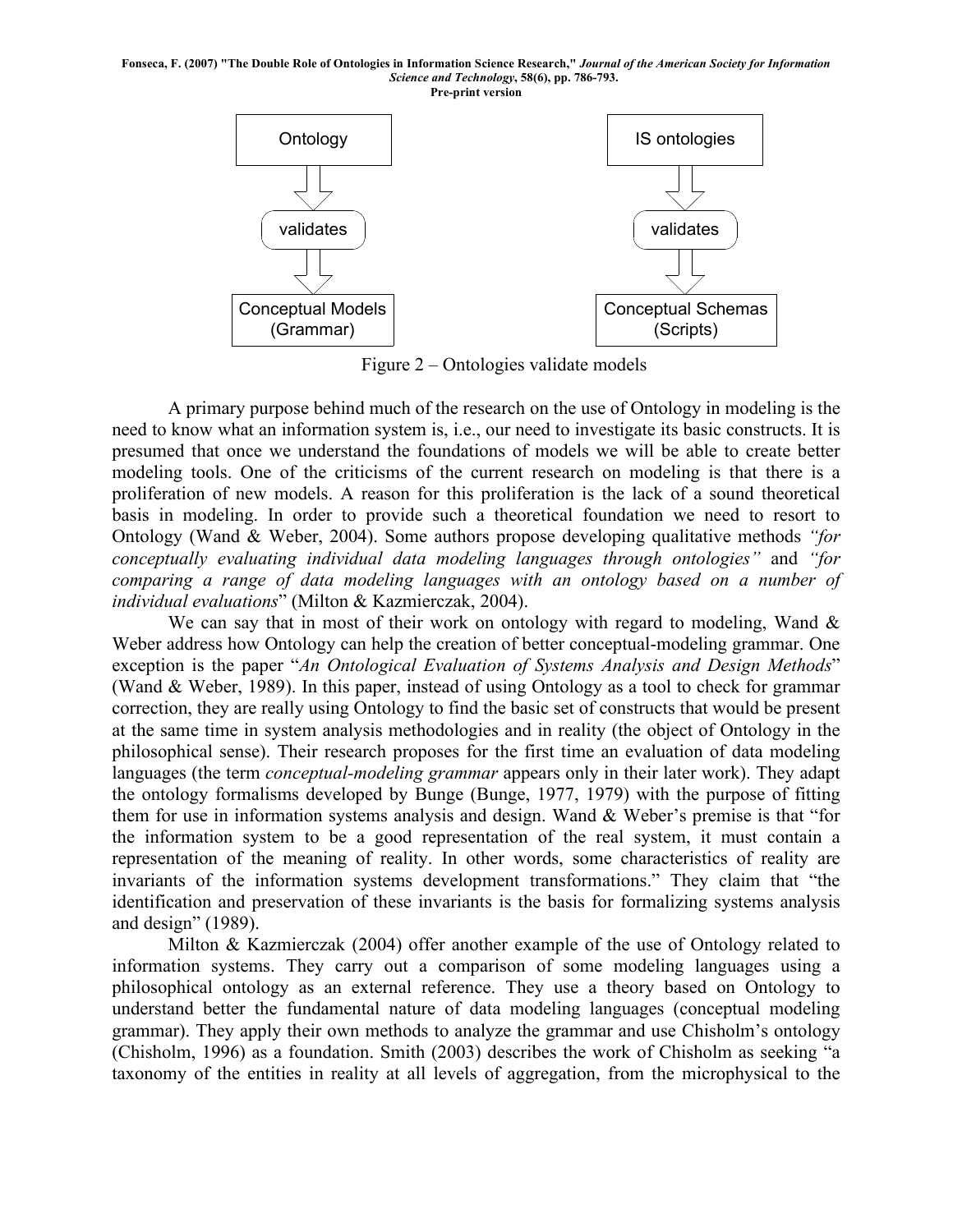cosmological, and including also the middle world (the mesocosmos) of human-scale entities in between" (p.155).

The work of Wand & Weber, Milton & Kazmierczak, and others described above are examples of the work on Ontology. This kind of research uses the ontology methods, tools and theories developed within the philosophical discipline of Ontology to find the basic constructs of information systems. It is an investigation of the fundamental nature of information systems. The products of this kind of work are ontologies of IS, i.e., the primitives that conceptual models should use if we are to build better information systems.

Next we examine the other type of ontologies, ontologies for IS, which are theories that describe a given domain. They are tools that will help us build better conceptual-modeling scripts and other IS components as suggested by Guarino (1998) in his concept of ontologydriven information systems.

# **5.** *ONTOLOGIES FOR IS***: CONTENT FOR MODELS**

The term ontology applied to computer systems was introduced in the Artificial Intelligence (AI) literature to describe the categorical framework required for the processing of common-sense reasoning (McCarthy, 1980). The concept of ontologies was adopted in the IS field as part of the search for an answer to the difficulties that appear in the process of conceptual modeling. Adopting ontologies advanced the research on conceptual modeling by enabling system designers to develop better conceptual modeling scripts.

In analyzing the difficulties of capturing, in an information system, the complete context in which the system will be used, Naur (1992) says "the dependence of a theory on a grasp of certain kinds of similarity between situations and events of the real world gives the reason why the knowledge held by someone who has the theory could not, in principle, be expressed in terms of rules. In fact, the similarities in question are not, and cannot be, expressed in terms of criteria, no more than the similarities of many other kinds of objects, such as human faces, tunes, or tastes of wine, can be thus expressed" (p. 40). We argue that one reason why ontologies appeared in IS research was an attempt to address this kind of problem.

Where are the ontologies in ontology-driven information systems? Guarino sees a temporal and a structural dimension in the use of ontologies in information systems. In the temporal dimension, an ontology can be used at development time or at run time. Using an ontology during the development stage enables designers to practice a higher level of knowledge reuse than is usually the case in software engineering. The use of a common vocabulary across heterogeneous software platforms provides for the reuse and sharing of the application domain knowledge. This way, designers can focus on the structure on the domain itself, avoiding the consequences of being overly concerned with implementation details. At run time, an ontology may enable, for instance, the communication between software agents or be used to support information integration.

Naur's ideas regarding problems with system maintenance preceded most of the research in ontology-driven information systems. He says "the point is that building a theory to fit and support an existing program text is a difficult, frustrating, and time consuming activity." (p.44). Guarino (1998) makes this idea more explicit when he argues that "*application programs are still an important part of many ISs. They usually contain a lot of domain knowledge, which, for various reasons, is not explicitly stored in the database. Some parts of this knowledge are encoded in the static part of the program in the form of type or class declarations, other parts (like for example business rules) are implicitly stored in the (sometimes obscure) procedural part*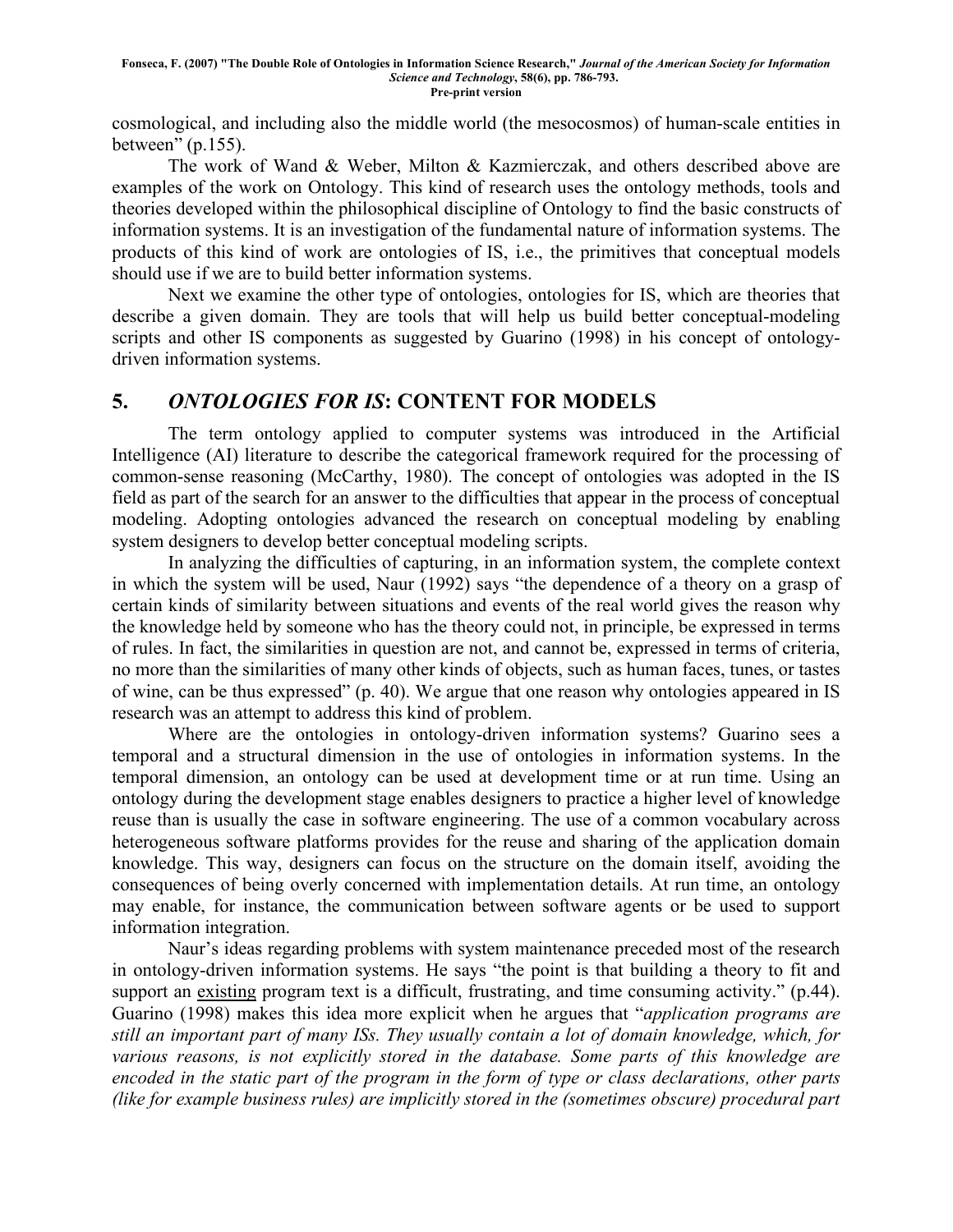*of the program*." (p.13). Sowa (2000) claims that a programmer trying to solve a problem has the knowledge to implement a solution, but the way of encoding this knowledge can vary from one individual to another. Both the programmer and the modeler have their own ontologies, which can be either implicit or explicit. This variation is one of the reasons for creating ontology-driven information systems, i.e., to build the theories of programs before the system is created (Guarino, 1998). The difference between ontology-driven and other types of information systems is that the ontology is made explicit before the IS is even designed.

If we adhere to Guarino's concept of an ontology-driven IS, we can see that the path of system development begins with personally held horizons (i.e., personal interpretations based on one's experiential knowledge), and progresses to the data stored in the databases before being accessed by the applications (Figure 3). We contend that in order to build a model to be used in an information system, we have to start with theoretically informed interpretations of the world as well as objectives for application, so that we may properly select, assess, and organize the facts that make up the system. These horizons have to be described in some kind of language, formal or informal. Then, in accord with Guarino's proposal, instead of starting with the creation of the conceptual schemas that are concerned with how we collect and store the facts, we should first build the ontologies *for* IS. These ontologies are by definition broader than conceptual schemas. They also may include the interest and points of view of larger communities. As Smith (2003) says, IS ontology "came to be used by information scientists to describe the construction of a canonical description" which represents "a shared taxonomy of entities" (p.158). Thus, ontologies *for* IS allow us to create better conceptual schemas and applications.



Figure 3 – The path from personally held horizons to facts in a database

In summary, if we are able to build the theories (ontologies *for* IS) before starting the activity of conceptual modeling, we will build better models. Of course we also need to be careful as to use Ontology to ensure that we have an IS ontology that is faithful to the domain being modeled. These are the first steps towards building ontology-driven information systems. Ontologies *for* IS in the context of ontology-driven information systems are theories that describe and explain a domain, which is the same domain the information system is trying to model. Building better information systems depends, at least in part, on the construction of better models of reality. Ontology *of* IS provides us with the tools (conceptual modeling grammar) to validate the models we use against reality, while ontologies *for* IS give us the framework to validate the models themselves (conceptual modeling scripts) within the domain context of the particular IS being built.

# **6. ONTOLOGY ENGINEERING AND CONCEPTUAL MODELING**

In order to understand better the difference between Ontology *of* and ontologies *for* IS we can make a parallel between the process of creating ontologies for IS (ontology engineering) and the activity of creating conceptual schemas (conceptual modeling).

In the process of creating ontologies for IS, we use a known universe of discourse (UoD) and then use methods such as MethOntology, WebODE, or On-To-Knowledge in conjunction with ontology languages such as DAML+OIL, OWL, or RDF (Dieter Fensel, 2001, 2002; D Fensel, van Harmelen, Horrocks, McGuinness, & Patel-Schneider, 2001; Gomez-Perez &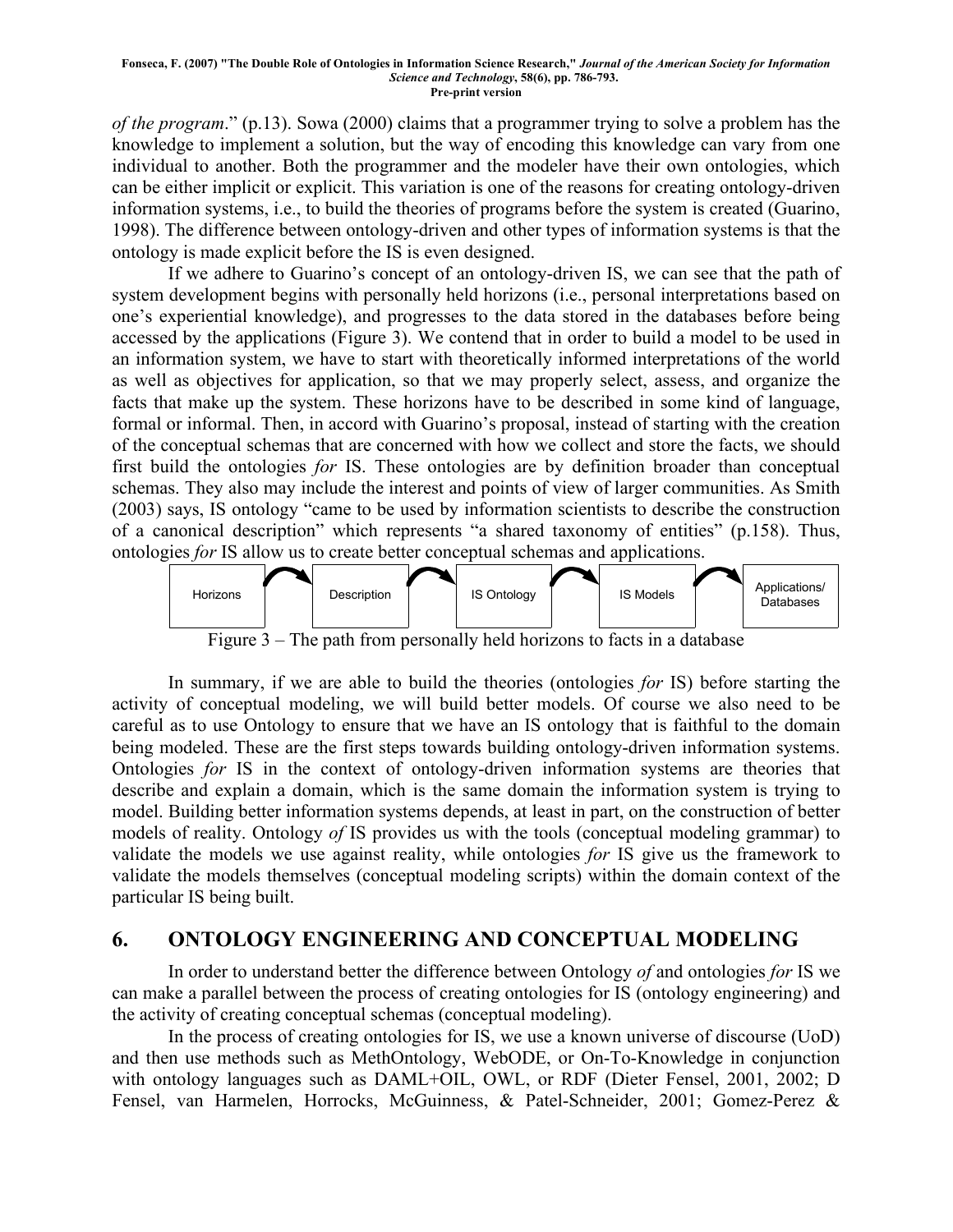Benjamins, 2002; Gomez-Perez, Fernandez-Lopez, & Corcho, 2004; Noy & Hafner, 1997). In a similar fashion, we need modeling grammar and methods to create conceptual schemas. Entity-Relationship (ER) (Chen, 1976), Object Modeling Technique (OMT) (Rumbaugh, Blaha, Premerlani, Eddy, & Lorensen, 1991), and Unified Modeling Language (UML) (Rational Software Corporation, 1997) are examples of grammar that are used with methods such as the Soft Systems Methodology (Checkland, 1999) or Structured Analysis (Yourdon, 1989) (Figure 4).



Figure 4 - A comparison between ontology engineering and conceptual modeling

It is important to note that most work on methodologies to develop ontologies *for* IS ignores work done in philosophy. We discussed in Section 2 the role that philosophy has for the creation of ontologies. We pointed out the importance of using philosophical methods from Ontology to validate the grammar that we use to create our schemas. Philosophy can serve as a foundation for creating better ontologies *for* IS. Smith (2003) says that information scientists can learn from philosophers. Ontology, as a philosophical discipline that looks for the truth, for what is, has a tradition going back for more than 2000 years. Smith also mentions the work of Guarino & Welty (2000) that uses "standard philosophical analyses of notions such as identity, part, setmembership, and the like in order to expose inconsistencies in standard upper-level ontologies, such as CYC (a commercially available ontology), and they go on from there to derive metalevel constraints which all ontologies must satisfy if they are to avoid inconsistencies" (Smith, 2003). This view is consistent with many of the other views discussed in this paper.

Smith (2003) also criticizes the poor use of Ontology, as a philosophical discipline, by information scientists. He says that modelers are resorting to ontological methods in order to impose constraints on data so that data derived from different sources can be made compatible from the beginning. Here, Smith is arguing against what he calls 'instrumental ontologies'. Such ontologies may be interpreted in terms of the 'closed world assumption'. In such cases, what Gruber (1995) asserts for AI, will be true of ontologies: "what 'exists' is that which can be represented" (p. 907). Consequently, ontologies may have no relevance to the actual situations in which it has been hoped that computers would be helpful. Communication about different actual realms involves taking into account a variety of ambiguities that can only be deciphered by considering the complex (and often confusing and imperfectly understood) world that is the object of the communication. We agree with Smith (2003) when he says that ontologies for IS should follow the Ontologist's Credo. For philosophers constructing or discovering ontologies, the Credo involves a commitment to the assumption that "to create effective representations it is an advantage if one knows something about the things and processes one is trying to represent,"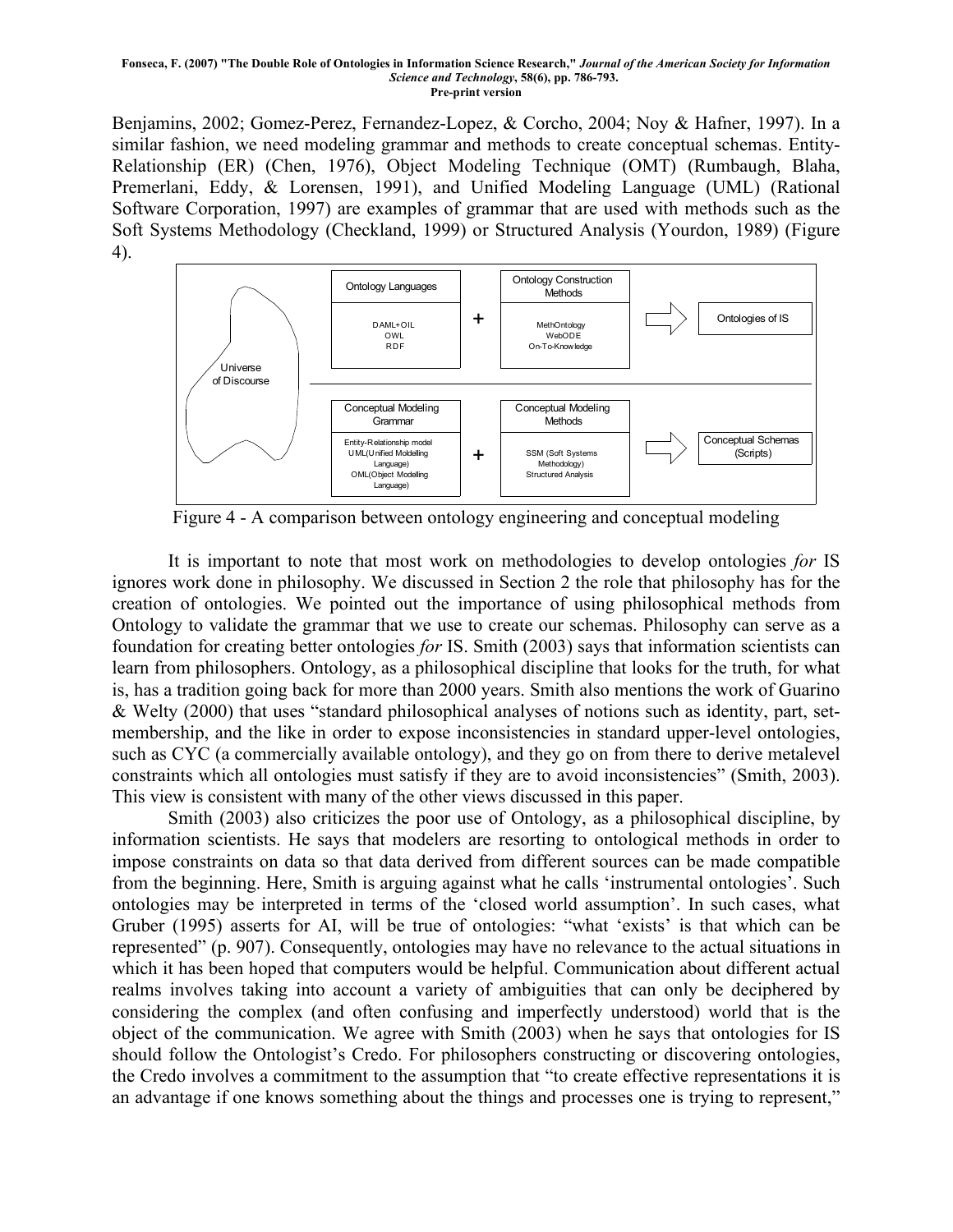(Smith, 2003). Smith mentions Ontek and the work of Guarino as examples of ontologists that follow the Credo.

To summarize, ontologies *for* IS are different from Ontology. Ontologies *for* IS are created to explain a domain. Ontology refers to methods and tools borrowed from philosophy to help the identification of the basic things in the world, or as we are interested here, the basic constructs of information systems, as well as the invariants that are present in the world and in an information system. Ontologies *for* IS will enable us to evaluate, according to Guarino, the ontological adequacy of an IS. Ontology will help us, according to Wand & Weber and Milton & Kazmierczak, to evaluate the ontological adequacy of conceptual modeling grammar, the tools we use to create information systems.

### **7. CONCLUSIONS**

Although ontologies are becoming an important topic in information science research, meaningful use of the term still requires careful explanation. Some researchers warn us that we have to be careful with our references to ontologies. Green and Rosemann (2004) say that not only "the type of research work that is conducted under the umbrella term, 'ontologies', varies significantly" but also the "understanding of an ontology in terms of its scope, details and purpose varies significantly" (p. i).

Our objective in this paper was to clarify the use of the term ontologies in order to facilitate and advance research in the field. We made a distinction between research on the creation of ontologies and research on the use of ontologies. We focused on the use of the term as it relates to the use and development of information systems. We showed that the term *ontologies* can be better understood if we classify the research into two major areas. First, there is research on *Ontology*, a powerful tool to ensure that data modeling languages (conceptualmodeling grammar) are correct. A part of this effort is the creation of ontologies that study the information system as an object per se with the objective of creating better modeling tools. These ontologies are called *ontologies of IS*. Second, there is research on *ontologies for IS*, which are useful to ensure that the conceptual schemas (conceptual-modeling scripts) we create using the grammar are correct.

We discussed the work of Wand & Weber, Milton & Kazmierczak, and others as the exemplars of the work on Ontology. This kind of research uses methods, tools, and theories developed within the philosophical discipline of Ontology to find the basic constructs of information systems. It is an investigation of what information systems *are*. The products are the primitives that conceptual models should use if we are to build better information systems.

The field of ontologies *for* IS is well represented by the work of Guarino on ontologydriven information systems. Guarino (1998) says that ontologies are 'engineering artifacts'. Ontologies drive all aspects of an ontology-driven information system. They are created and formalized as the first step in the system development process. After that, ontologies influence and drive the construction of the conceptual schemas and the construction of the applications.

The concept of ontologies was brought to the IS field as part of the search for an answer to some problems in conceptual modeling. Ontologies *of* IS and ontologies *for* IS are the result of a long-term research effort on conceptual modeling. Ontologies are one step forward in our endeavor to create better models. It is also very important to understand the philosophical origins of the term. Ontology as a *Philosophia Prima* is at the root of the term *ontologies* and has a lot to offer to information science. Ontologies *for* IS – the engineering artifacts that are one of the results of our modeling activities – will improve the way we develop and use information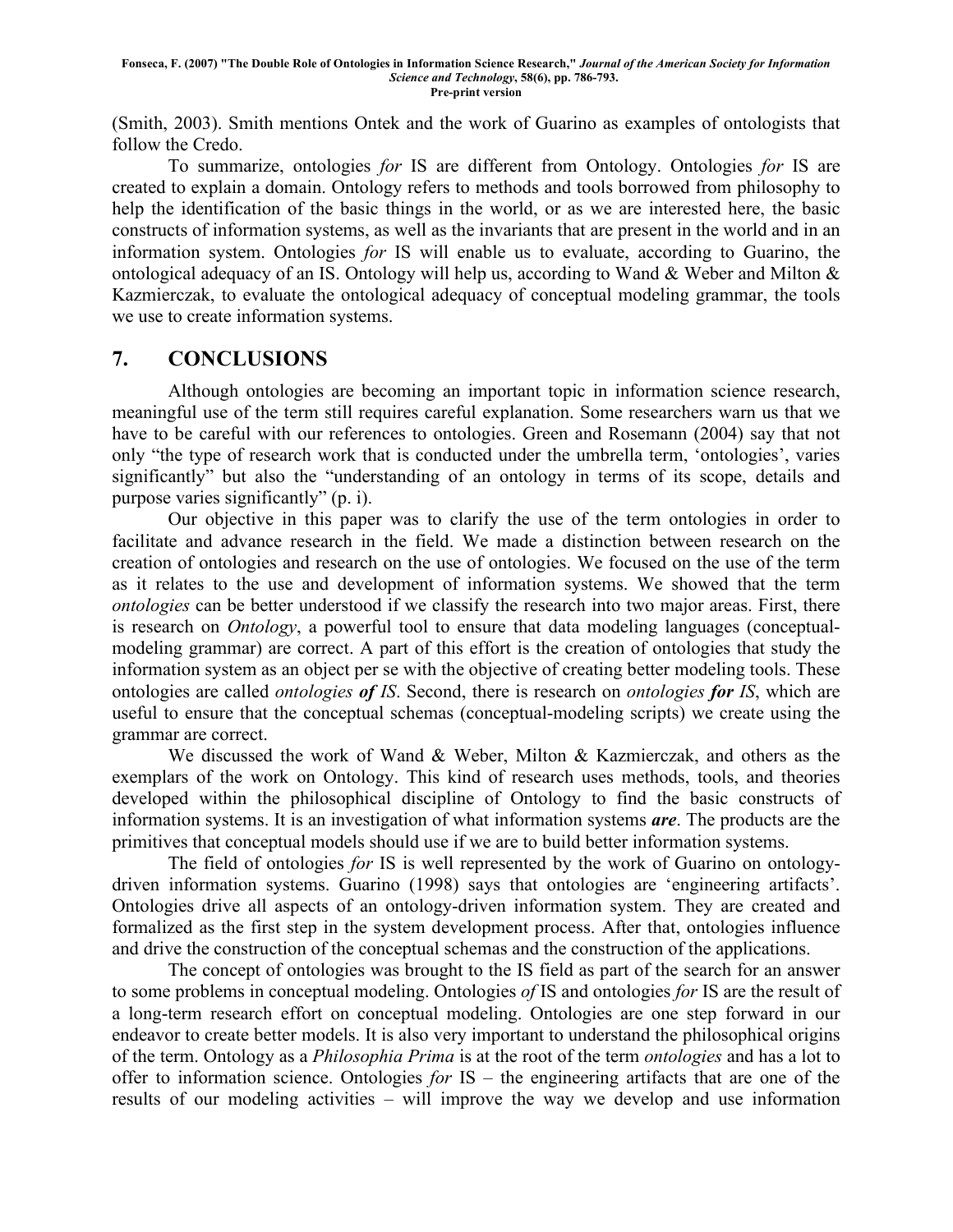systems. The clear understanding of what ontologies are and of the ways in which we can use them is a fundamental step in our journey to build better models and, consequently, better information systems, as the initial work on ontology-driven information systems is beginning to show.

### **8. REFERENCES**

Blackburn, S. (1996). *The Oxford dictionary of philosophy*. Oxford; New York: Oxford University Press.

Bunge, M. A. (1977). *The furniture of the world*. Dordrecht; Boston: Reidel.

Bunge, M. A. (1979). *A world of systems*. Dordrecht; Boston: Reidel.

Chandrasekaran, B., Josephson, J. R., & Benjamins, V. R. (1999). What Are Ontologies? Why Do We Need Them? *IEEE Intelligent Systems, 14*(1), 20-26.

Checkland, P. (1999). *Soft systems methodology: a 30-year retrospective*. Chichester; New York: John Wiley.

Chen, P. S. S. (1976). The Entity-Relationship Model: Towards a Unified View of Data. *ACM Transactions on Database Systems, 1*(1), 9-36.

Chisholm, R. M. (1996). *A realistic theory of categories: an essay on ontology*. Cambridge; New York: Cambridge University Press.

Fensel, D. (2001). *Ontologies: a silver bullet for knowledge management and electronic commerce*. Berlin; New York: Springer.

Fensel, D. (2002). *Language Standardization for the Semantic Web: The Long Way from OIL to OWL.* Paper presented at the Distributed Communities on the Web, 4th International Workshop, DCW 2002, Sydney, Australia.

Fensel, D., van Harmelen, F., Horrocks, I., McGuinness, D. L., & Patel-Schneider, P. F. (2001). OIL: an ontology infrastructure for the Semantic Web. *IEEE Intelligent Systems, 16*(2), 38-45.

Fonseca, F., & Martin, J. (2005). Toward an Alternative Notion of Information Systems Ontologies: Information Engineering as a Hermeneutic Enterprise. *Journal of the American Society for Information Science and Technology, 56*(1), 46-57.

Gomez-Perez, A., & Benjamins, R. (2002). *Knowledge engineering and knowledge management: ontologies and the semantic web: 13th international conference, EKAW 2002, Siguenza, Spain, October 1-4, 2002: proceedings*. Berlin; New York: Springer.

Gomez-Perez, A., Fernandez-Lopez, M., & Corcho, O. (2004). *Ontological engineering: with examples from the areas of knowledge management, e-commerce and the Semantic Web*. London; New York: Springer.

Green, P., & Rosemann, M. (2004, April/June). Editorial Preface: Ontological Analysis, Evaluation and Engineering of Business Systems Analysis Methods. *Journal of Database Management, 15,* i-ii.

Gruber, T. R. (1995). Toward Principles for the Design of Ontologies Used for Knowledge Sharing. *International Journal of Human Computer Studies, 43*(5/6), 907-928.

Guarino, N. (1998). Formal Ontology and Information Systems. In N. Guarino (Ed.), *Formal Ontology in Information Systems* (pp. 3-15). Amsterdam, Netherlands: IOS Press.

Guarino, N., & Giaretta, P. (1995). Ontologies and Knowledge Bases Towards a Terminological Clarification. In N. J. I. Mars (Ed.), *Towards very large knowledge bases: knowledge building & knowledge sharing* (pp. 25-32). Amsterdam; Washington D.C.: IOS Press.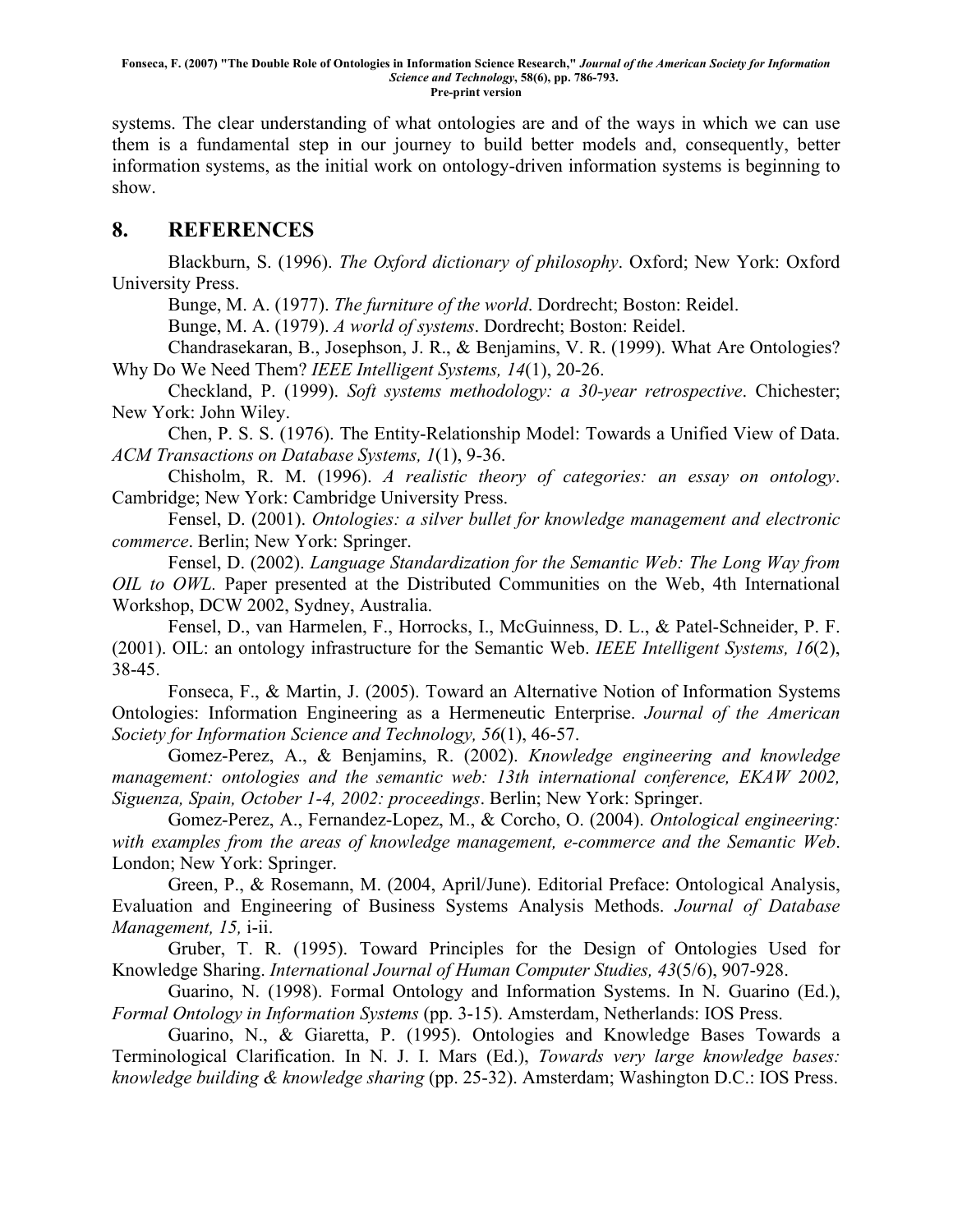Guarino, N., & Welty, C. (2000). A Formal Ontology of Properties. In R. Dieng & O. Corby (Eds.), *Proceedings of EKAW-2000: The 12th International Conference on Knowledge Engineering and Knowledge Management* (Vol. 1920, pp. 97-112).

Holsapple, C. W., & Joshi, K. D. (2004). A formal knowledge management ontology: Conduct, activities, resources, and influences. *Journal of the American Society for Information Science and Technology, 55*(7), 593-612.

Hyun Hee, K. (2005). ONTOWEB: Implementing an ontology-based Web retrieval system. *Journal of the American Society for Information Science and Technology*, in print.

Kabel, S., Hoog, R. d., Wielinga, B. J., & Anjewierden, A. (2004). The added value of task and ontology-based markup for information retrieval. *Journal of the American Society for Information Science and Technology, 55*(4), 348-362.

Leroy, G., & Chen, H. (2005). Genescene: An ontology-enhanced integration of linguistic and co-occurrence based relations in biomedical texts. *Journal of the American Society for Information Science and Technology, 56*(5), 457-468.

McCarthy, J. (1980). Circumscription - A Form of Non-Monotonic Reasoning. *Artificial Intelligence, 1-2*(13), 27-39.

Milton, S. K. (1998). Top-Level Ontology: The problem with Naturalism. In N. Guarino (Ed.), *Formal Ontology in Information Systems* (pp. 85-94). Amsterdam, Netherlands: IOS Press.

Milton, S. K., & Kazmierczak, E. (1999). *Enriching the Ontological Foundations of Modelling in Information Systems.* Paper presented at the The Information Systems Foundations Workshop - Ontology, Semiotics and Practice, Sydney, Australia.

Milton, S. K., & Kazmierczak, E. (2004). An Ontology of Data Modeling Languages: A Study Using a Common-Sense Realistic Ontology. *Journal of Database Management, 15*(2), 19- 38.

Naur, P. (1992). Programming as Theory Building. In P. Naur (Ed.), *Computing, a human activity* (pp. 37-48). New York: ACM Press.

Noy, N., & Hafner, C. (1997). The State of Art in Ontology Design. *AI Magazine, 18*(3), 53-74.

Rational Software Corporation. (1997). *The Unified Language: Notation Guide, Version 1.1*. Retrieved July 1997

Rumbaugh, J., Blaha, M., Premerlani, W., Eddy, F., & Lorensen, W. (1991). *Object-Oriented Modeling and Design*. Englewood Cliffs, NJ: Prentice-Hall.

Smith, B. (1998). An Introduction to Ontology. In D. Peuquet, B. Smith & B. Brogaard (Eds.), *The Ontology of Fields* (pp. 10-14). Santa Barbara, CA: National Center for Geographic Information and Analysis.

Smith, B. (2003). Ontology. In L. Floridi (Ed.), *The Blackwell Guide to the Philosophy of Computing and Information* (pp. 155-166). Malden, MA: Blackwell.

Sowa, J. (2000). *Knowledge Representation: Logical, Philosophical, and Computational Foundations*. Pacific Grove, CA: Brook/Cole.

Wand, Y., & Weber, R. (1989). An Ontological Evaluation of Systems Analysis and Design Methods. In E. D. Falkenberg & P. Lindgreen (Eds.), *Information Systems Concepts: An In-Depth Analysis* (pp. 79-107): Elsevier Science Publishers.

Wand, Y., & Weber, R. (1995, July). On the Deep-Structure of Information-Systems. *Information Systems Journal, 5,* 203-223.

Wand, Y., & Weber, R. (2002, December). Research Commentary: Information Systems and Conceptual Modeling - A Research Agenda. *Information Systems Research, 13,* 363-376.